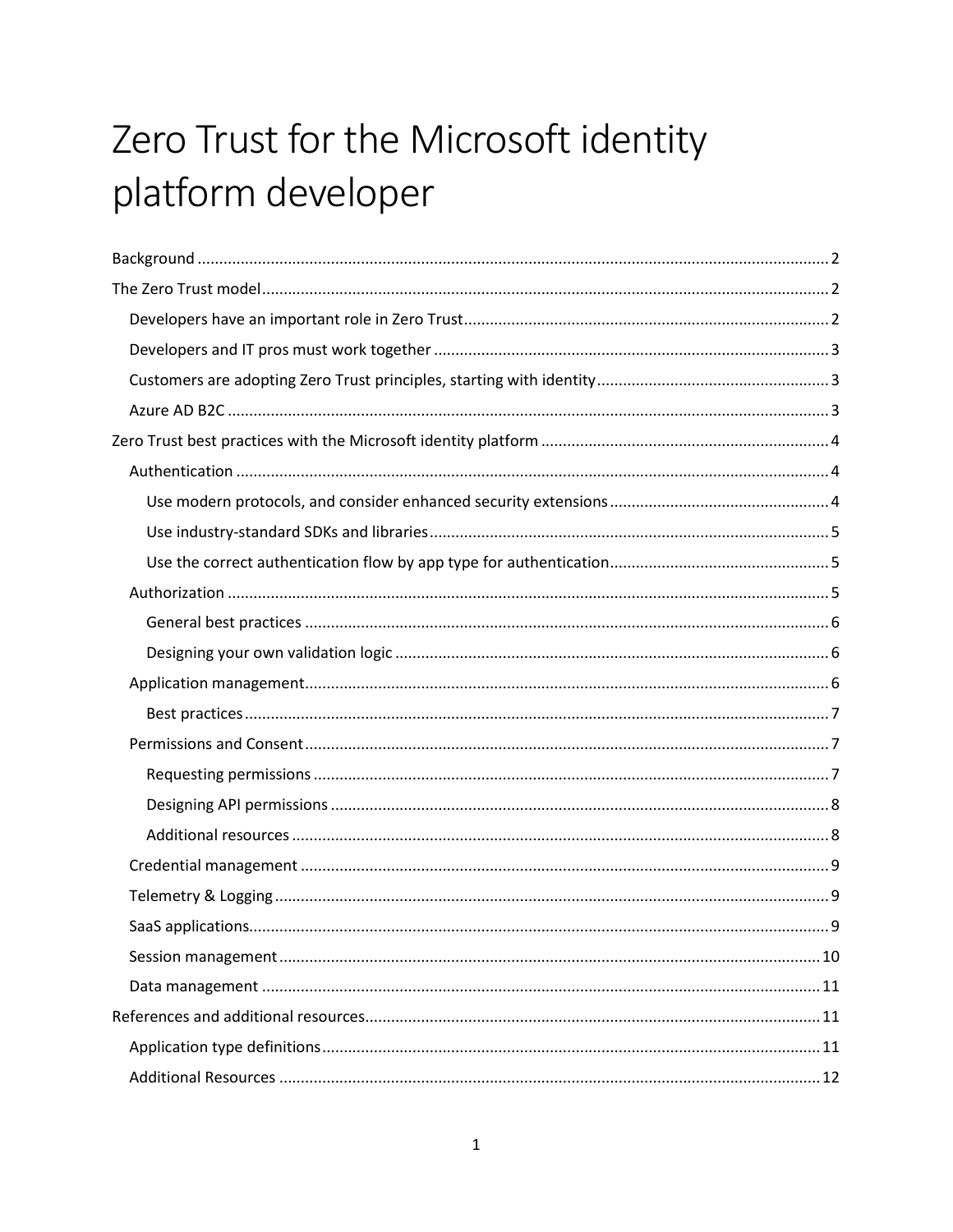*This document is provided "as-is". Information and views expressed in this document, including URL and other Internet Web site references, may change without notice. © 2022 Microsoft. All rights reserved.*

# <span id="page-1-0"></span>Background

Application developers play a key role in organizational security. Gone are the days when an application and its developers can assume that the network perimeter is secure. With work originating from anywhere on any device, applications need to be developed in a way that incorporates Zero Trust principles throughout the development cycle. A compromised application today can have an impact on the entire organization. Developing apps that incorporate the Zero Trust framework will increase security, reduce the blast radius of a security incident and help recover swiftly.

This whitepaper first covers the Zero Trust model and how it impacts the work developers do. Then, it provides Zero Trust best practices that developers can follow when developing with the Microsoft identity platform.

# <span id="page-1-1"></span>The Zero Trust model

The [Zero Trust model](https://www.microsoft.com/security/business/zero-trust) is a reevaluation of security practices and processes from a perspective where a **culture of implicit trust must give way to that of explicit verification**. The key principles of Zero Trust are explained below, along with how they apply to the work developers do:

#### **Verify Explicitly**

Always authenticate and authorize based on all available data points, including user, application and device identity, location, device health, service or workload, data classification, and anomalies.

#### **Use least privileged access**

Limit user, application, and device access with granular permissions, role assignments, just-in-time and just-enough-access (JIT/JEA), risk-based adaptive polices, and data protection to help secure both data and productivity.

#### **Assume Breach**

Help minimize the blast radius for breaches and prevent lateral movement. Practice good credential hygiene that enables swift replacement and rotation of credentials. Keep sessions, network access, and data encrypted end to end. Build and test durable and repeatable backup and restore processes. Generate telemetry and analytics to quickly get visibility, drive threat detection, and improve defenses. Avoid insecure legacy authentication and authorization protocols.

# <span id="page-1-2"></span>Developers have an important role in Zero Trust

In the past, code security was all about your own app – if you got it wrong, your own app was at risk. Cloud security is about your company's infrastructure. The infrastructure is only as secure as the weakest link. A single app can potentially be the weakest link that malicious actors can hijack to gain access to additional business-critical data and operations.

Zero Trust is not a replacement for security fundamentals. Security still must be kept in mind throughout the development lifecycle. But adding a Zero Trust perspective is helpful for two reasons. First, we've seen the level of sophistication continue to rise for attacks. Second, the "work from anywhere"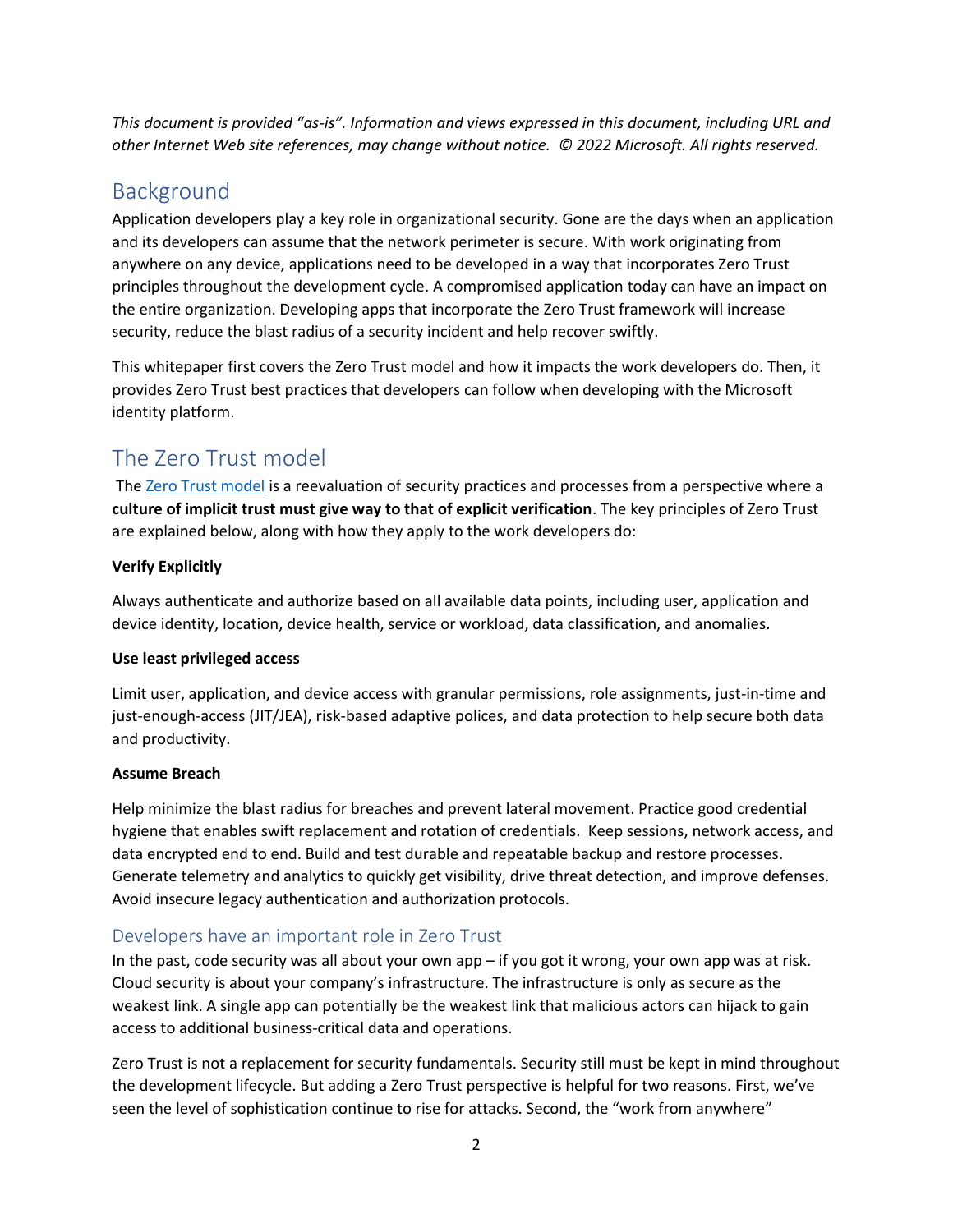workforce has redefined the security perimeter. Data is being accessed outside the corporate network and shared with external collaborators such as partners and vendors. Corporate applications and data are moving from on-prem to hybrid and cloud environments. Traditional network controls can no longer be relied on for security. Controls need to move to where the data is: on devices and inside apps.

# <span id="page-2-0"></span>Developers and IT pros must work together

IT organization are increasingly blocking apps with vulnerabilities. As IT departments embrace a Zero Trust approach, developers who do not create their applications to abide by Zero Trust principles risk not having their apps adopted. Following Zero Trust principles can help you ensure your application is eligible for adoption in a Zero Trust world.

App developers will usually implement, evaluate, and validate aspects of Zero Trust before working with the organization's IT pros to achieve full compliance and adherence. Developers are responsible for building and integrating apps so IT pros can use tools at their disposal to carry out steps to further secure the applications. Partnering with IT Pros can help to

- minimize the probability of, if not prevent, compromises from happening at all.
- quickly respond to attacks and compromises to reduce damage to their business.

# <span id="page-2-1"></span>Customers are adopting Zero Trust principles, starting with identity

Zero Trust implementation is still evolving. While each organization's journey is unique, the logical place to start for most is user and application identity. The following are some of the policies and controls we see organizations prioritizing as they roll out Zero Trust:

- 1) **Credential hygiene and rotation policies**. Secrets such as certificates or passwords are one of the most important assets to secure because they allow an attacker to move deeper within the system.
- 2) **Strong authentication**. IT administrators expect to be able to set polices requiring multi-factor authentication.
- 3) **Restricting consent to apps with low-risk permissions that are publisher verified**. While access to data in APIs like Microsoft Graph allows for building rich applications, your organization or your customer will evaluate permissions your app is requesting and the trustworthiness of your app.
- 4) **Blocking legacy protocols and APIs**. This includes blocking older authentication protocols such as "Basic authentication" and requiring modern protocols like Open ID Connect and OAuth2. Organizations are ensuring applications they depend on are prepared.

## <span id="page-2-2"></span>Azure AD B2C

All of the guidance provided in this document applies to applications that use Azure AD B2C for their Identity and Access needs as well. In addition, applications using Azure AD B2C and those subscribed to [Microsoft Dynamics 365 Fraud Protection with Azure Active Directory B2C](https://docs.microsoft.com/en-us/azure/active-directory-b2c/partner-dynamics-365-fraud-protection) can use it to assess if attempts to create new accounts and attempts to login to client's ecosystem are fraudulent.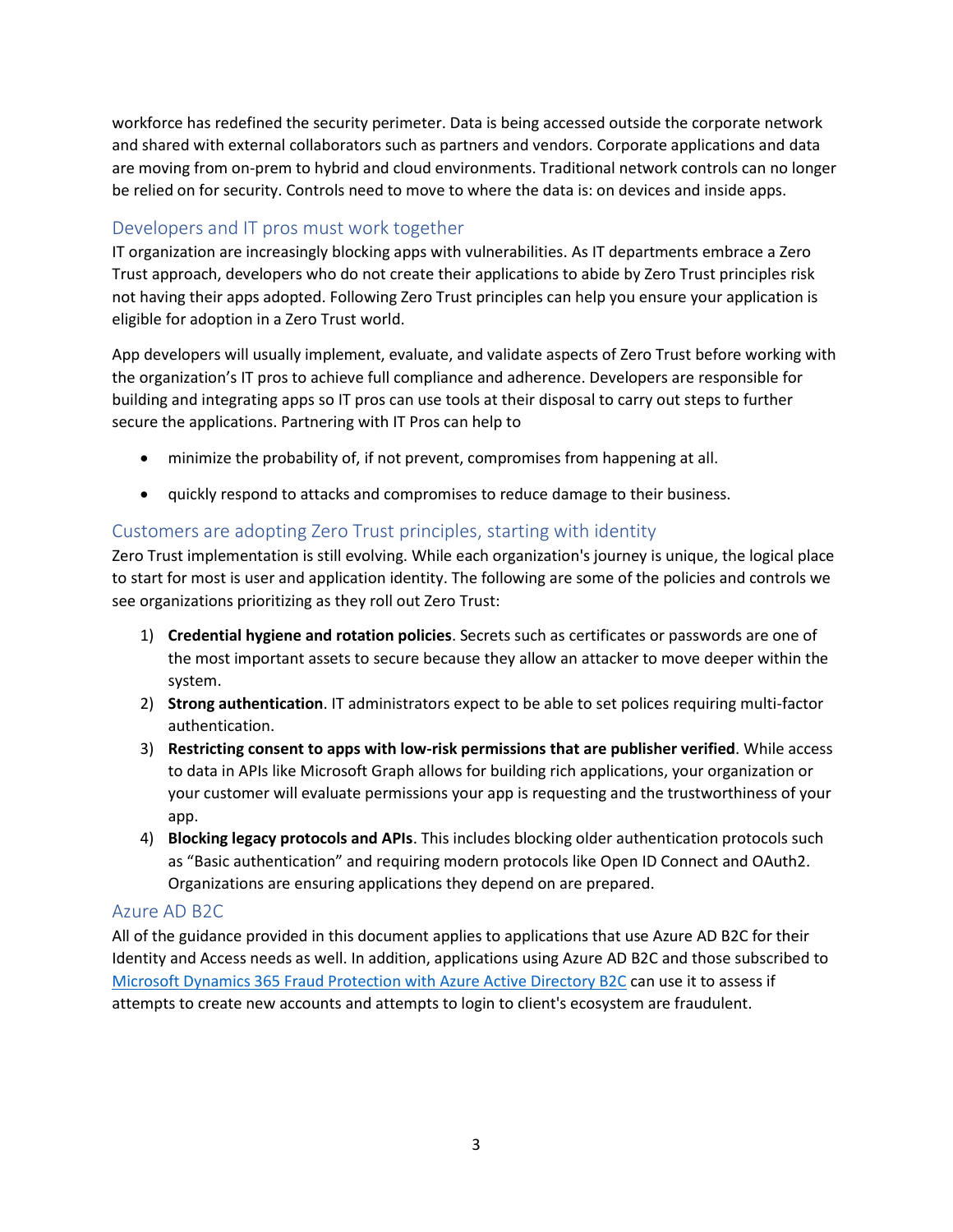# <span id="page-3-0"></span>Zero Trust best practices with the Microsoft identity platform

The [Microsoft identity platform](https://docs.microsoft.com/azure/active-directory/develop/v2-overview) is designed to simplify authentication and authorization for developers. It is continually updated with the latest security best practices and abstracts much of the work away from the code a developer must write.

However, there are actions developers can take in using the platform that will affect app security. This section will help developers as they create apps to ensure they take advantage of security features and best practices.

*Note: Occasionally, pieces of guidance only apply to a subset of apps (for example, web apps). If so, the guidance will call this out explicitly. The definitions of app types is included in the references section at the end of this document.* 

#### <span id="page-3-1"></span>Authentication

Authentication is about verifying the identity of the person or service accessing a resource. The best practices here often are in support of the Zero Trust principle of **verify explicitly**.

#### <span id="page-3-2"></span>Use modern protocols, and consider enhanced security extensions

Use modern protocols, especially OpenID Connect and OAuth2 for [single sign-on](https://docs.microsoft.com/en-us/azure/active-directory/manage-apps/what-is-single-sign-on) in your applications. Modern protocols remove the need for applications to ever directly handle a user's credentials. This vastly improves the security for both users and applications as the identity provider becomes the security perimeter. Also, these protocols continuously evolve to address new paradigms, opportunities, and challenges in identity security.

The Open ID Connect protocol's constructs allows identity providers like Azure AD to build extensions to enhance security. In Azure AD, some of the most used extensions include the following.

- [Conditional Access \(CA\)](https://docs.microsoft.com/en-us/azure/active-directory/conditional-access/overview) is the tool used by Azure Active Directory to bring signals together, make access decisions, and enforce organizational policies. These policies ensure that a user meets specific criteria to access an application. Criteria can include things like requiring a managed device, accessing from a specific location (or blocking a specific location), and specific attributes like group membership. Conditional Access can redirect the user back to the identity provider for multi-factor authentication, or to meet requirements such as a password change.
- [Conditional Access authentication context](https://docs.microsoft.com/en-us/azure/active-directory/develop/developer-guide-conditional-access-authentication-context) allows apps to apply granular policies to protect sensitive data and actions, instead of just at the app level.
- [Continuous Access Evaluation](https://docs.microsoft.com/en-us/azure/active-directory/conditional-access/concept-continuous-access-evaluation) (CAE) enables Azure AD applications to subscribe to critical events that can then be evaluated and enforced. This includes evaluation of the events like the user account being disabled or deleted, password changes, token revocations, or a user detected at being risk.

Applications that use enhanced security features like CAE and Conditional Access authentication context must be coded to handl[e claims](https://docs.microsoft.com/en-us/azure/active-directory/develop/claims-challenge) challenges. Open protocols enable you to use the claims challenges and claims requests to [invoke additional client capabilities.](https://docs.microsoft.com/en-us/azure/active-directory/develop/claims-challenge) This might be to indicate to apps that they need to re-interact with Azure AD, like in case of an anomaly or if the user no longer satisfy the conditions under which they had authenticated earlier. Developers can code for these extensions without disturbing their primary code flows for authentication.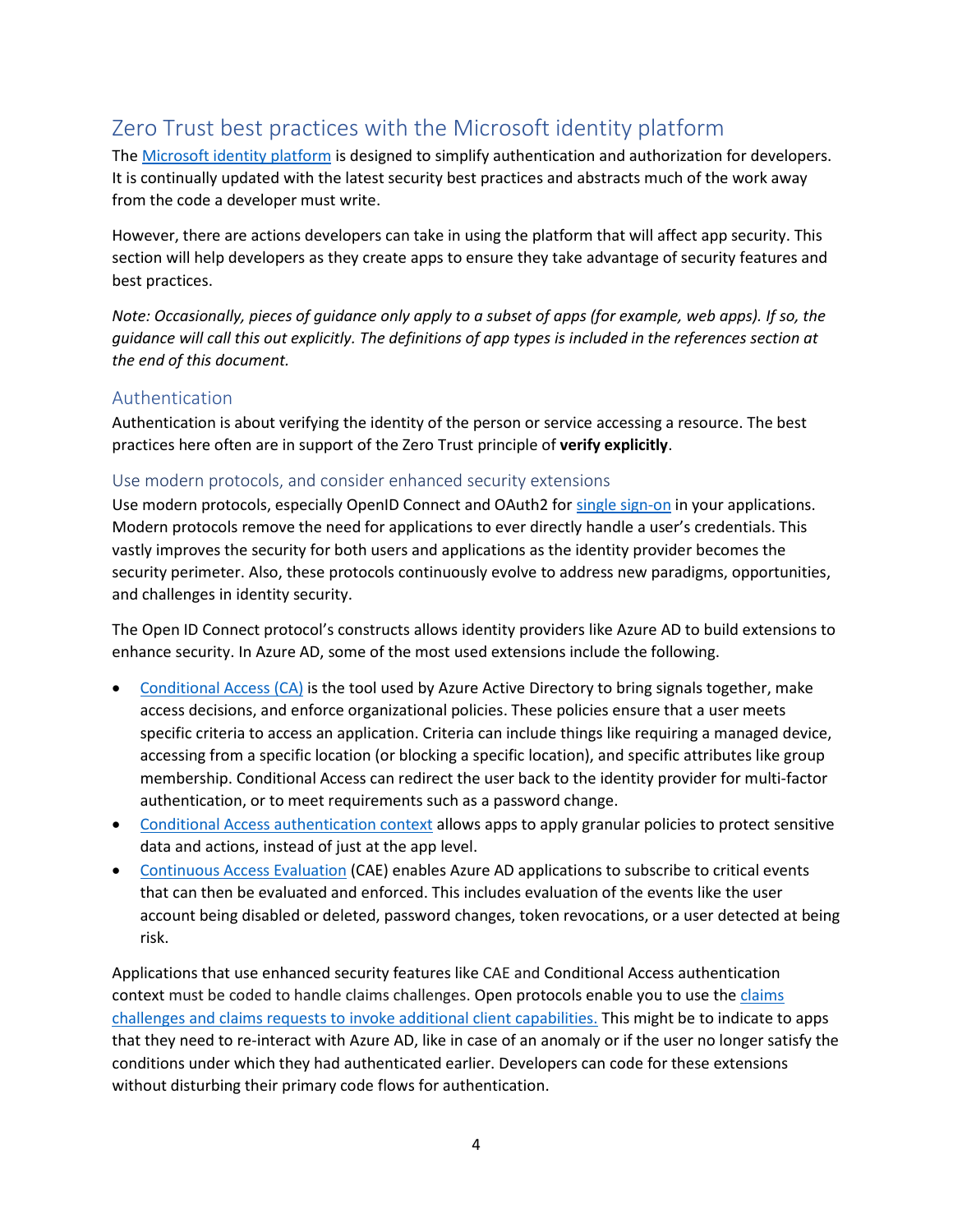#### <span id="page-4-0"></span>Use industry-standard SDKs and libraries

Use industry-standard SDKs to implement authentication in your applications instead of programming the protocol yourself. The [Microsoft Authentication Libraries \(MSAL\)](https://docs.microsoft.com/en-us/azure/active-directory/develop/reference-v2-libraries) is a set of Microsoft's authentication libraries for developers. MSAL uses th[e OpenID Connect and OAuth2 protocols.](https://docs.microsoft.com/en-us/azure/active-directory/develop/active-directory-v2-protocols) You can also use a [Certified OpenID Connect Implementations](https://openid.net/developers/certified/) to authenticate your apps with the Microsoft identity platform.

With MSAL, developers can authenticate users and applications, as well as acquire tokens to access [corporate resources](https://docs.microsoft.com/en-us/azure/active-directory/develop/about-microsoft-identity-platform) using just a few lines of code. In addition, it provides additional security, resiliency, performance, and better end user experiences. Most importantly, MSAL is regularly updated to address newer features like passwordless, [Individual Claims Requests](https://docs.microsoft.com/en-us/azure/active-directory/develop/claims-challenge) and more.

# <span id="page-4-1"></span>Use the correct authentication flow by app type for authentication [Different application types can use different authentication flows.](https://docs.microsoft.com/en-us/azure/active-directory/develop/v2-app-types)

**Web applications should always aim to use the confidential client flows.** The flows for web applications that can hold a secret [\(confidential clients\)](https://docs.microsoft.com/en-us/azure/active-directory/develop/msal-client-applications) are considered more secure than [Public clients](https://docs.microsoft.com/en-us/azure/active-directory/develop/msal-client-applications) (desktop, console and daemons. You should avoid [implicit grant flow](https://docs.microsoft.com/en-us/azure/active-directory/develop/v2-oauth2-implicit-grant-flow) and use [PKCE](https://docs.microsoft.com/en-us/azure/active-directory/develop/tutorial-v2-javascript-auth-code) instead. Don't use the [Resource Owner Password Credentials](https://docs.microsoft.com/en-us/azure/active-directory/develop/v2-oauth-ropc) (username/password flow). This flow requires a very high degree of trust in the application and carries risks which are not present in other flows. You should only use this flow when other more secure flows can't be used.

**Mobile applications** should use [brokers](https://developer.microsoft.com/en-us/identity/blogs/microsoft-authentication-libraries-for-android-ios-and-macos-are-now-generally-available/) or th[e system browser](https://docs.microsoft.com/en-us/azure/active-directory/develop/mobile-sso-support-overview) for authentication. Us[e brokers](https://developer.microsoft.com/en-us/identity/blogs/microsoft-authentication-libraries-for-android-ios-and-macos-are-now-generally-available/) to conduct authentication when available on the device. Using MSAL will automatically use the [Microsoft](https://www.microsoft.com/en-us/account/authenticator)  [Authenticator](https://www.microsoft.com/en-us/account/authenticator) app, if present. If using the MSAL library is not an option, use th[e system web browser](https://docs.microsoft.com/en-us/azure/active-directory/develop/mobile-sso-support-overview#use-the-system-web-browser) for a secure SSO experience that support app protection policies. Build secure and manageable mobile app experiences by following the guidance in [Support single sign-on and app protection](https://docs.microsoft.com/en-us/azure/active-directory/develop/mobile-sso-support-overview) policies in mobile [apps](https://docs.microsoft.com/en-us/azure/active-directory/develop/mobile-sso-support-overview) .

#### Make your authentication implementation resilient.

Rarely, a call to retrieve a token could fail due to an issue like network or infrastructure failure or authentication service outage. We have published guidance fo[r making your authentication experience](https://docs.microsoft.com/en-us/azure/active-directory/fundamentals/resilience-app-development-overview)  [resilient,](https://docs.microsoft.com/en-us/azure/active-directory/fundamentals/resilience-app-development-overview) outlining steps a developer can take to increase resilience in their applications if a token acquisition failure occurs. The best practices include:

- Locally cache and secure tokens with encryption.
- Do not pass security artifacts like tokens around on non-secure channels.
- Understand and act on exceptions and service responses from the identity provider.

#### <span id="page-4-2"></span>Authorization

Authorization involves granting permissions (scopes) and verifying that a caller has been granted proper permission before allowing access. You can enforce least privileged access in your apps by enabling finegrained permissions that allow you to grant the smallest amount of access necessary.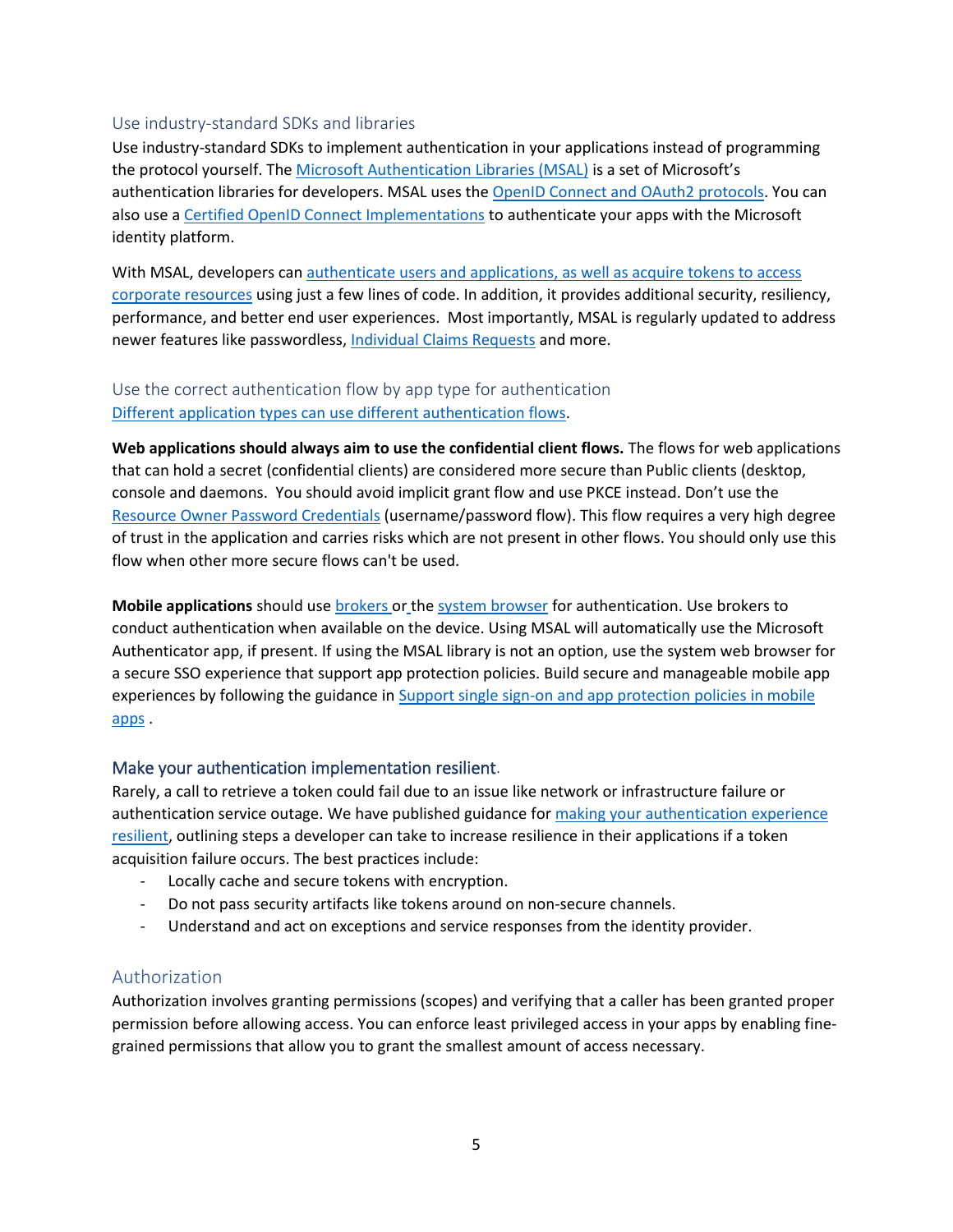#### <span id="page-5-0"></span>General best practices

**Validate tokens using an established [standard token validation](https://github.com/AzureAD/azure-activedirectory-identitymodel-extensions-for-dotnet/wiki/ValidatingTokens) library**. Don't implement the validation yourself as this is prone to errors and will need to be maintained and updated. Microsoft recommends th[e Microsoft.Identity.Web](https://docs.microsoft.com/en-us/azure/active-directory/develop/microsoft-identity-web) and [Microsoft.IdentityModel.Tokens](https://github.com/AzureAD/azure-activedirectory-identitymodel-extensions-for-dotnet/wiki/ValidatingTokens) libraries for token validation.

**Handle [signing key rotations](In%20addition,%20they%20help%20implement%20best%20practices%20like%20signing%20key%20rotations.) by identity providers**. Applications using OpenID Connect and OAuth2 must be designed to handle this automatically. Standard token validation libraries will enable this for you.

**Limit access to your application with application settings in the tenant.** Use the "[User assignment](https://docs.microsoft.com/en-us/azure/active-directory/manage-apps/assign-user-or-group-access-portal)  [Required](https://docs.microsoft.com/en-us/azure/active-directory/manage-apps/assign-user-or-group-access-portal)" flag to ensure that only a set of users are able to sign-in to the application. Without this flag, all users in a tenant are eligible to access the application. By default, guest users in a tenant can also sign-in to your app. If you want to block guest users[, opt-in to the optional claim](https://docs.microsoft.com/en-us/azure/active-directory/develop/active-directory-optional-claims#configuring-optional-claims) "acct". If it is `1`, that means the user is classified as a guest. Block tokens with acct==1 if you want to block guests.

**Publish [app roles](https://docs.microsoft.com/en-us/azure/active-directory/develop/howto-add-app-roles-in-azure-ad-apps) in your apps and drive authorization using role assignments**, especially for administrative and high-privilege functions. Consider Azure AD's [Privileged Identity Management \(PIM\)](https://docs.microsoft.com/en-us/azure/active-directory/privileged-identity-management/groups-features)  with app roles, which provides users just-in-time and time-bound access to sensitive roles like administrators, thus reducing the chance of a malicious actor getting that access, or an unauthorized user inadvertently impacting a sensitive resource. Azure AD also supports sending [security groups](https://docs.microsoft.com/en-us/azure/active-directory/hybrid/how-to-connect-fed-group-claims) that a user is assigned as claims in a token. This can be used to drive authorization in certain line of business (LoB) apps. For flexibility and control, we recommend apps publish [app roles](https://docs.microsoft.com/en-us/azure/active-directory/develop/howto-add-app-roles-in-azure-ad-apps) and assign security groups to app roles instead.

**Web APIs: Use [OAuth2 Access Tokens](https://docs.microsoft.com/en-us/azure/active-directory/develop/scenario-protected-web-api-overview) for authorization**. Web APIs [validate bearer tokens](https://docs.microsoft.com/en-us/azure/active-directory/develop/access-tokens#validating-tokens) to [authorize](https://docs.microsoft.com/en-us/azure/active-directory/develop/access-tokens#claims-based-authorization) callers. Do not accep[t ID tokens](https://aka.ms/id-tokens) as a proof of permission.

#### <span id="page-5-1"></span>Designing your own validation logic

If you implement token validation logic, ensure that it includes the following:

- Check the token is for your application by matching the audience (**[aud](https://docs.microsoft.com/en-us/azure/active-directory/develop/access-tokens#payload-claims)**). Accept only tokens for your API client Id or app ID URI. Se[e aud](https://docs.microsoft.com/en-us/azure/active-directory/develop/access-tokens) claim.
- Do not accept tokens issued to popular APIs like *[https://graph.microsoft.com](https://graph.microsoft.com/)* as proof of *authentication*.
- Authorize the callers (users, apps) based on the claims [scopes \(scp\) and roles \(roles\)](https://docs.microsoft.com/en-us/azure/active-directory/develop/scenario-protected-web-api-verification-scope-app-roles) or both.
	- $\circ$  Scopes are assigned to users. These are also calle[d Delegated permissions.](https://docs.microsoft.com/en-us/graph/auth/auth-concepts#delegated-and-application-permissions)
	- $\circ$  Roles are assigned to applications. These are also known as [Application permissions.](https://docs.microsoft.com/en-us/graph/auth/auth-concepts#delegated-and-application-permissions)
- [Optionally extend token validation](https://github.com/Azure-Samples/active-directory-dotnet-webapi-manual-jwt-validation/blob/master/README.md) to:
	- $\circ$  Use th[e tid](https://docs.microsoft.com/en-us/azure/active-directory/develop/access-tokens#payload-claims) claim to restrict the [tenants](https://github.com/Azure-Samples/active-directory-aspnetcore-webapp-openidconnect-v2/blob/master/2-WebApp-graph-user/2-3-Multi-Tenant/README.md) in which a token can be obtained by your API.
	- o Use th[e azp/appid](https://docs.microsoft.com/en-us/azure/active-directory/develop/access-tokens#payload-claims) claims to filter apps that are allowed to call your API.
	- $\circ$  Use th[e oid](https://docs.microsoft.com/en-us/azure/active-directory/develop/access-tokens) claim to further narrow down access to individual users.

#### <span id="page-5-2"></span>Application management

The Microsoft identity platform app registration portal is the primary entry point for applications intending to use the platform for their authentication and associated needs. When registering and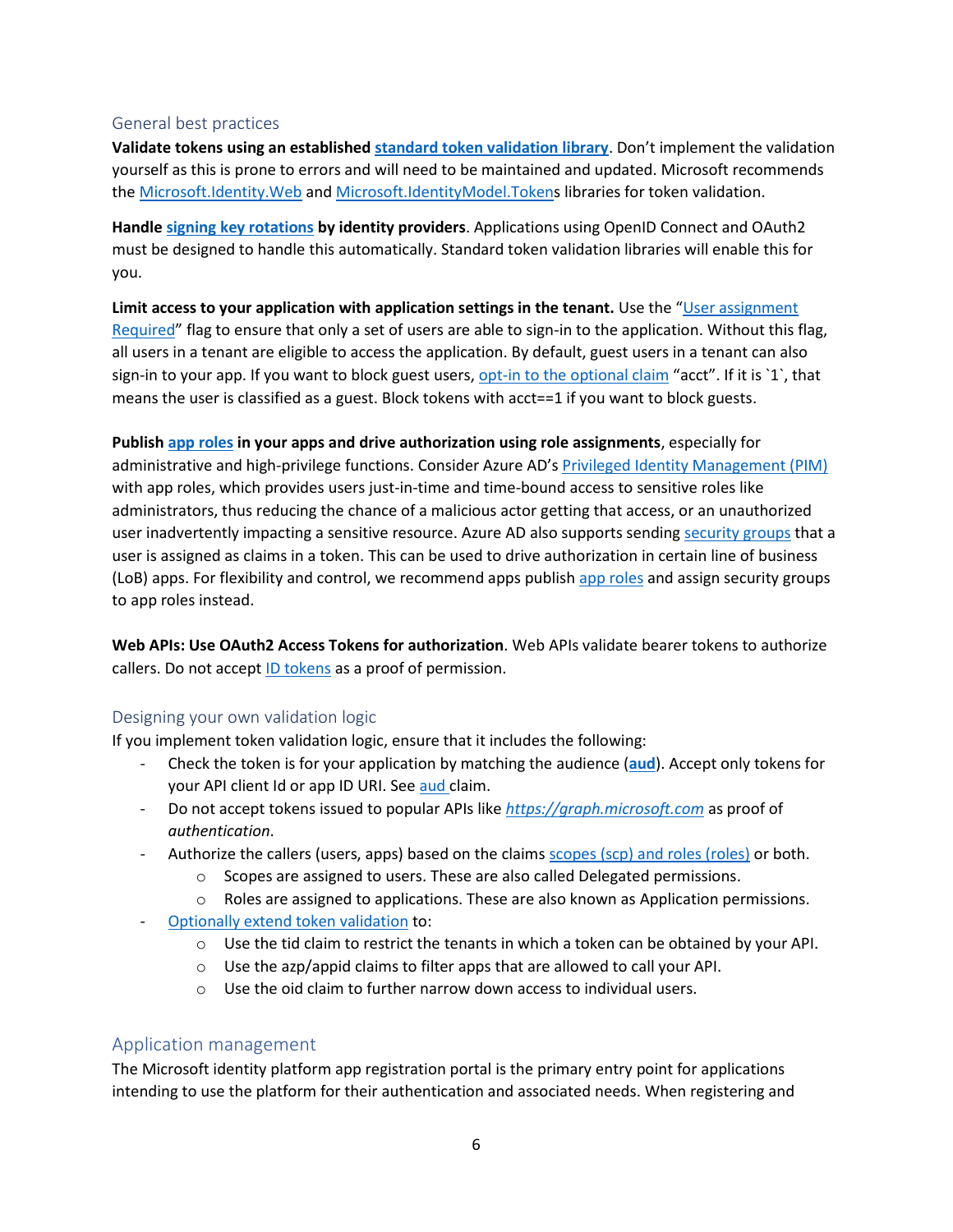configuring your apps, several choices you make will drive and affect how well your application can satisfy the principles of Zero Trust, especially when **assuming breach** and enabling **least privileged access**.

#### <span id="page-6-0"></span>Best practices

**Us[e Integration assistant](https://docs.microsoft.com/en-us/azure/active-directory/develop/identity-platform-integration-checklist)** to ensure your application follows the best practices.

**Properly define your redirect URLS**. Read th[e Redirect URI \(reply URL\) restrictions and limitations](https://docs.microsoft.com/en-us/azure/active-directory/develop/reply-url) to avoid compatibility or security issues.

**Check redirect URIs used in your app registration for ownership and to avoid domain takeovers**. Redirect URLs should be of domains you know and own. Review and remove unnecessary and unused URIs on a regular basis. Do not use non https URIs in production apps.

**Ensure app and service principal owners are always defined and maintained for your apps registered in your tenant**. Avoid orphaned apps, i.e. apps an[d service principals](https://docs.microsoft.com/en-us/azure/active-directory/develop/app-objects-and-service-principals) that have no owners assigned. Locating app owners should not be a time-consuming process during an emergency. Similarly, keep the number of app owners small and make it harder for one compromised user account to affect multiple applications.

#### **Avoid using the same app registration for multiple apps**.

- Unless tightly coupled, apps that sign-in users and those that expose data and operations via API should have separate app registrations. This allows permissions, like those for Graph and any credentials (like secrets and certificates) for a higher privileged API at a distance from apps signing-in users and interacting with them. This helps with enabling both least privileged access and reducing impact during a breach.
- Prefer to use separate app registrations for web apps and APIs. This also helps ensure that if the web API has a higher set of permissions, then the client app does not inherit those.

**Do not create your application as a multi-tenant app unless you really intended to**. [Multi-tenant apps](https://docs.microsoft.com/en-us/azure/active-directory/develop/howto-convert-app-to-be-multi-tenant) can be provisioned in tenants outside yours, and thus require additional management overhead to filter unwanted access. Unless you intended to develop your app as a multi-tenant app, start with a **SignInAudience** value of **AzureADMyOrg**. If you need to integrate your application as [a multi-tenant](https://docs.microsoft.com/en-us/azure/active-directory/develop/howto-convert-app-to-be-multi-tenant)  [app](https://docs.microsoft.com/en-us/azure/active-directory/develop/howto-convert-app-to-be-multi-tenant), then you'd also additionally follow the steps provided in the section below.

#### <span id="page-6-1"></span>Permissions and Consent

This section is about obtaining permissions to access protected APIs, whether those are popular APIs like Microsoft Graph or APIs owned by your own organization. The focus is largely on supplying **least privileged access** to ensure access is only granted when necessary.

#### <span id="page-6-2"></span>Requesting permissions

**Evaluate the permissions you request to ensure that you seek the absolute least privileged set to get the job done**. Often, developers request higher privilege permissions to avoid the effort that is required to carefully work through the large number of permissions that APIs like Microsoft Graph provide. We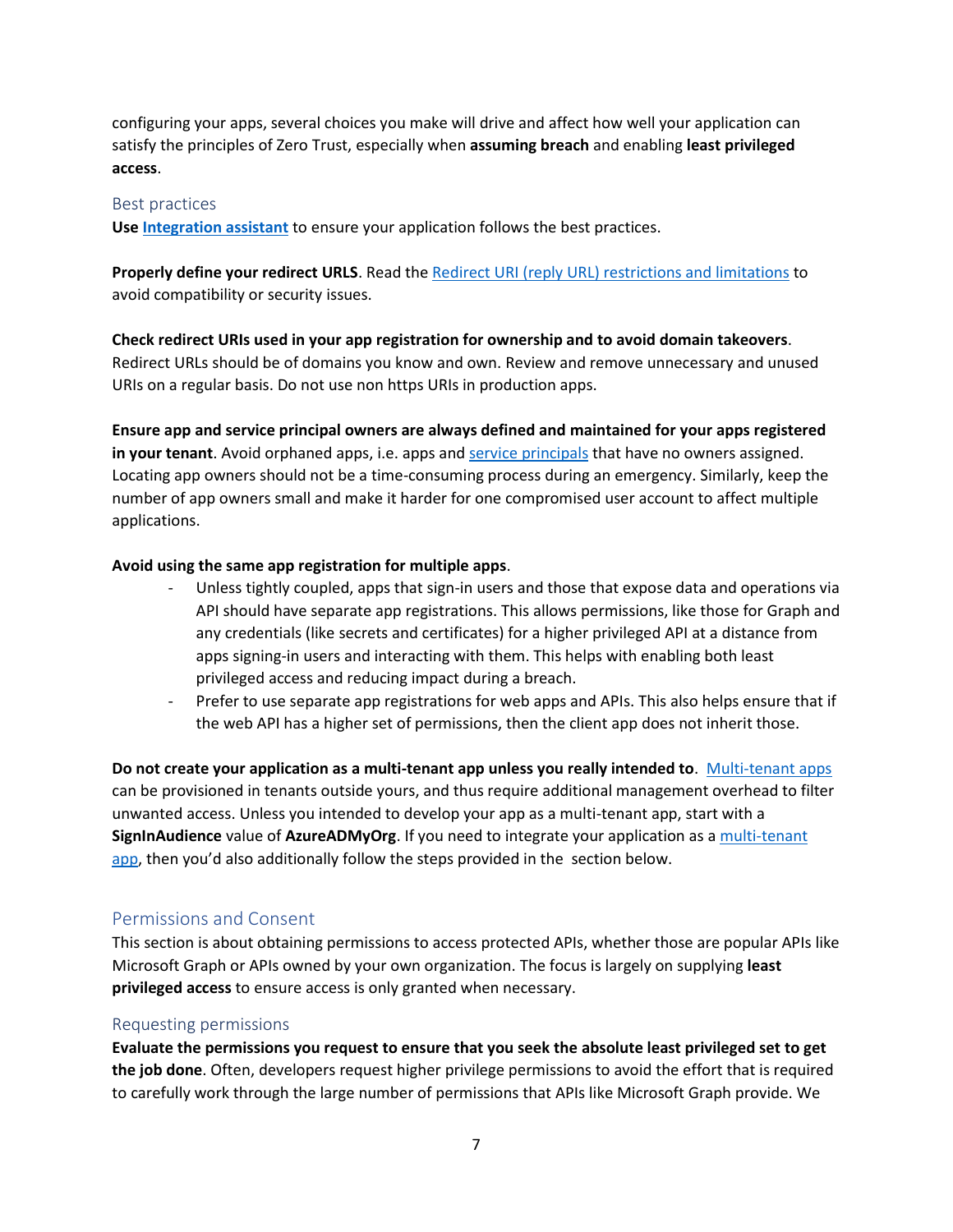recommend developers spend time to locate and use just the right number of permissions to get their needs addressed. APIs often provide access to an organizations data stores and thus attract the attention of attackers who seek to get access to an organization's data. Thus, keeping apps that read and write data via APIs to the least privileged (i.e. smallest scoped) set of permissions cannot be emphasized enough.

#### <span id="page-7-0"></span>Designing API permissions

**APIs should provide granular permissions to allow least-privileged access**. Start with dividing the functionality and data access into sections that can be controlled vi[a scopes and App roles](https://docs.microsoft.com/en-us/azure/active-directory/develop/v2-permissions-and-consent). It's usually a bad idea to publish just one app role (app permission) and one scope (delegated permission) by an API for its clients.

**Do not create "catch-all" permissions with access to the entire API surface**. If your API exposes a lot of operations, consider providing granular set of scopes to avoid exposing all operations to each client. Many API developers define just a single scope (for example *user\_impersonation* or *access\_as\_user*) which is insufficient if your API surface is large.

**Offer read-only permissions**. "Write access" includes privileges for create, update, and delete operations. A client should never require write access to simply read data.

**Offer both [Delegated and Application](https://docs.microsoft.com/en-us/graph/auth/auth-concepts#delegated-and-application-permissions) permissions**. Skipping application permissions can create hard requirement for your clients to achieve common scenarios like automation, microservices and more.

**Create an individual permission for each core scenario**. Refer to [Microsoft Graph permissions reference](https://docs.microsoft.com/en-us/graph/permissions-reference) for a good understanding of this.

**Permission strings should clearly inform users and admins of the consequences of consent**, while being written as concisely as possible. Assume that the individual reading your description strings has no familiarity with your APIs or product.

**Do not add your APIs to existing permissions in a way that changes the semantics of the permission**. Overloading existing permissions dilutes the reasoning upon which consents were granted for clients earlier.

**Consider "standard" and "full" access permissions if working with PII or sensitive data**. Restrict the sensitive properties so that they cannot be accessed using a standard e.g. *Resource.Read* permission. And then implement a "Full" access permission, e.g. Resource.ReadFull, that returns all available properties including sensitive information.

#### <span id="page-7-1"></span>Additional resources

[Microsoft Graph permissions reference](https://docs.microsoft.com/en-us/graph/permissions-reference) is an excellent reference of how to declare permissions for a web API.

[Best practices for least privileged access for applications](https://docs.microsoft.com/en-us/azure/active-directory/develop/secure-least-privileged-access) lays out the how the various roles in an organization approach least privilege, including developers.

Follow the guidelines provided i[n Securing Azure environments with Azure Active Directory a](https://azure.microsoft.com/en-us/resources/securing-azure-environments-with-azure-active-directory/)s how to create separate development resources in a non-production tenant. This is useful if the development team needs access to high-privileged permissions during development. Without a separate development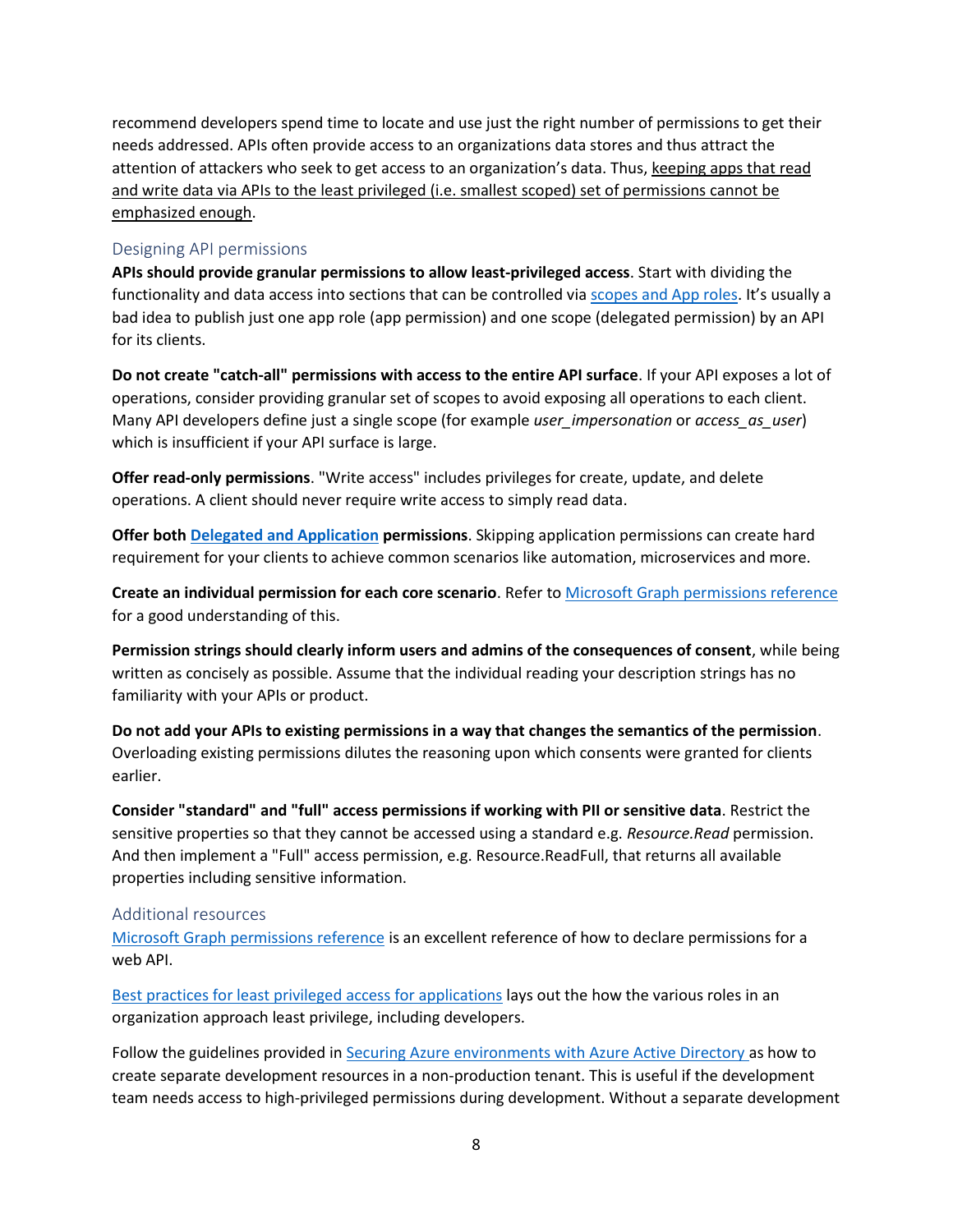resource, a developer's compromised account might be used by attackers to access confidential data in the tenant.

# <span id="page-8-0"></span>Credential management

Credential hygiene is amongst the first steps to ensure that the application can quickly recover from a potential breach. These steps guide the application developers to integrate and deploy their applications in a manner where detection and remediation can be carried out while avoiding a downtime or affecting legitimate users. The steps support the Zero Trust principle of assume breach by preparing you to respond to a security incident.

**Remove all secrets from code and configuration**. Place them i[n Key vault](https://docs.microsoft.com/en-us/azure/key-vault/general/basic-concepts) and access them via a [Managed](https://docs.microsoft.com/en-us/azure/active-directory/managed-identities-azure-resources/overview) Identity. This makes the code resilient to handle secret rotations if a compromise occurs. Also, IT admins can remove/rotate secrets and certificates without taking down the application or affecting legitimate users. Read up o[n Managed Identities for Azure resources.](https://docs.microsoft.com/en-us/azure/active-directory/managed-identities-azure-resources/overview) For developers using the Azure platform, [Managed Identities](https://docs.microsoft.com/en-us/azure/active-directory/managed-identities-azure-resources/overview) should be the first choice wherever supported and applicable.

**Use certificates instead of client secrets, unless a secure process is in place to manage secrets**. Client secrets tend to be handled less securely, and attackers know this. Certificates are usually better managed and can be revoked if compromised. If secrets are to be used, build or use a secure no-touch deployment and rollover process for them. Use secrets with a set expiry time period (1 year, 2 years) and avoid *never expires*. A leaked secret usage is hard to track.

**Roll over the certificates and secrets regularly**. This builds resiliency in your application and avoids any outage due to an emergency rollover.

# <span id="page-8-1"></span>Telemetry & Logging

Telemetry and logging best practices support the Zero Trust principle of assume breach by making it easier to detect the occurrence of security incidents.

**Log detailed telemetry from the authentication and authorization layers of your app**. This information is very valuable in analyzing, detecting, and controlling comprised access or data loss in case of a breach. [Tokens](https://docs.microsoft.com/en-us/azure/active-directory/develop/id-tokens) issued to users and applications will have claims like *oid*, *upn*, *tid*, *sub*, *preferred\_username*, *aud*, *idp*/*iss*, *appid*/*azp* which should be logged into your logging and telemetry. For SaaS multi-tenant applications, it also provides a detailed view to the distribution of the [multi-tenant apps](https://docs.microsoft.com/en-us/azure/active-directory/develop/howto-convert-app-to-be-multi-tenant) across Azure AD tenants.

Additionally, also log actions specific to the app, device info (if available), environmental conditions (see [optional claims](https://docs.microsoft.com/en-us/azure/active-directory/develop/active-directory-optional-claims) like IP address (*ipaddr*))

## <span id="page-8-2"></span>SaaS applications

These best practices are useful if you are building an app that will be used by customers in their own tenants.

**Consider integrating using th[e multi-tenant](https://docs.microsoft.com/en-us/azure/active-directory/develop/howto-convert-app-to-be-multi-tenant) pattern** if you are developing a SaaS application that will be provisioned into a number of customer tenants. Credentials remain with the SaaS developer (ISV), thus removing scope of abuse in a tenant. In addition, it provides unique identification of an app for a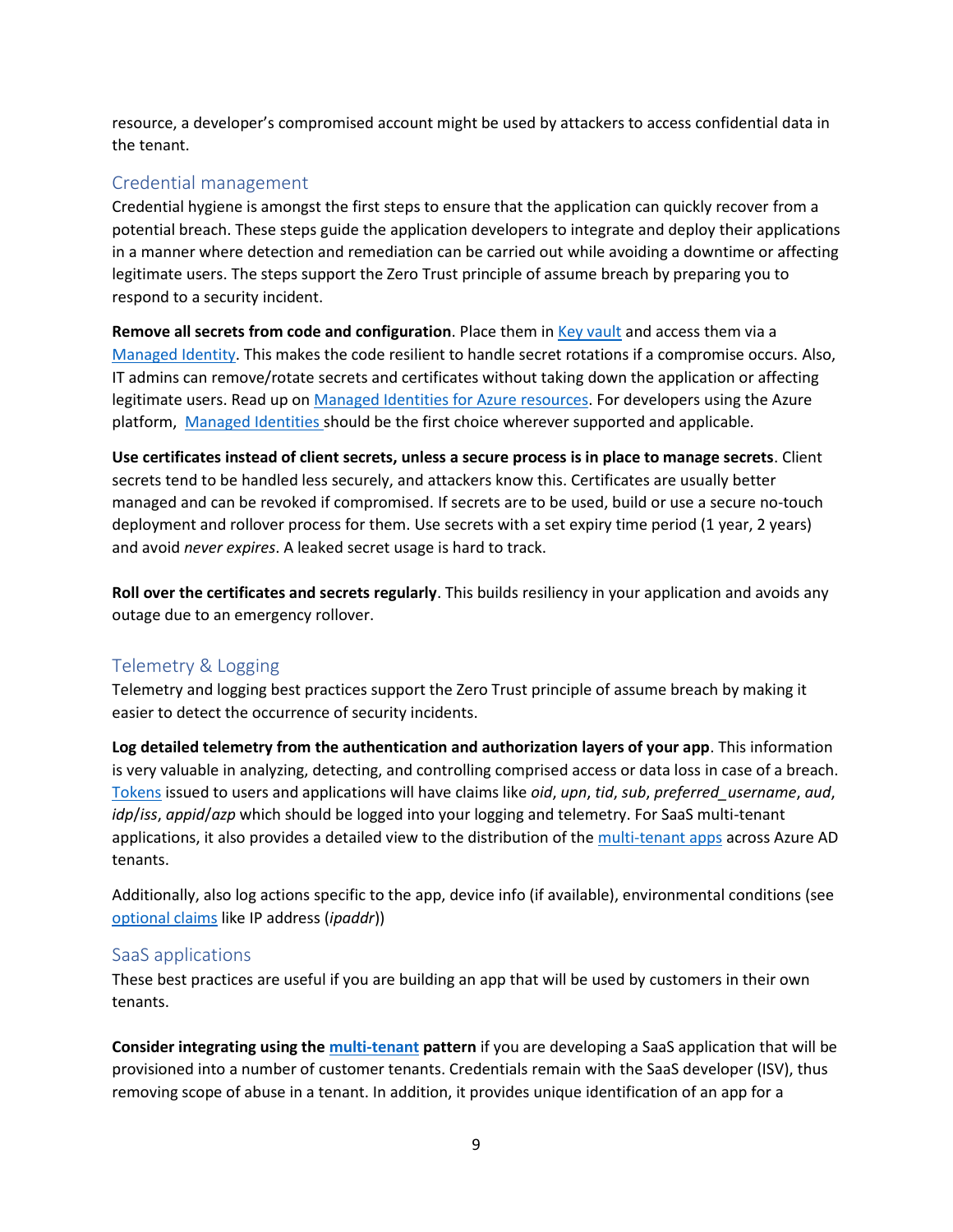Conditional Access (CA) policy, reporting, and establish Quality of Service (QoS). Finally, the app can be identified and isolated during attacks much more quickly.

**Develop and implement the means to explicitly verify the tenants that the users of your app are coming from**. You can further make this process granular by being able to authorize or deny access for individual user accounts. Multi-tenant apps can be provisioned in any Azure AD tenant and thus an absence of logic to filter unwanted users can potentially be abused by an attacker. Extending the default Token validation t[o manually validate an additional set of claims](https://github.com/Azure-Samples/active-directory-dotnet-webapi-manual-jwt-validation) will enable granular authorization.

The **best practices** are an absolute must for multi-tenant applications. Multi-tenant apps get no visibility of their configuration in tenants other than where they are homed in and logging tenant and user identifiers from tokens presented is the way to keep track of all who are accessing the application on a regular basis.

**Publish the Graph permissions that the customer is expected to consent to in detail** if your SaaS application will read/write a customer data via an API like Microsoft Graph. This becomes even more important if your application will require consenting to high-privileged permissions.

**[Support custom logging](https://docs.microsoft.com/en-us/azure/azure-monitor/agents/data-sources-custom-logs)**. We encourage SaaS application developers to look into supporting Azure Monitor and Azure Sentinel compatible activity logging so that customers can utilize their existing dashboards and alerts for the SaaS applications as well.

**Get the SaaS offerings [publisher verified](https://docs.microsoft.com/en-us/azure/active-directory/develop/publisher-verification-overview)**. When an application is marked as publisher verified, it means that the publisher has verified their identity using a [Microsoft Partner Network](https://partner.microsoft.com/membership) account that has completed an established [verification process.](https://docs.microsoft.com/en-us/partner-center/verification-responses) Publisher verification helps admins and end users understand the authenticity of applications. If you are in the business of building and selling applications to Microsoft's customers, it improves the trust and security posture of your applications for customers.

## **Check out the code samples dedicated to multi-tenant app development at th[e Microsoft identity](https://docs.microsoft.com/en-us/azure/active-directory/develop/sample-v2-code)  [platform code samples](https://docs.microsoft.com/en-us/azure/active-directory/develop/sample-v2-code) page.**

#### <span id="page-9-0"></span>Session management

Applications will usually create a session for a user once the authentication completes successfully with Azure AD. User session management drives how frequently a user will be sent back to Azure AD for reauthentication. Thus, its role in keeping an **explicitly verified** user in front of the app with the right privilege and for the right amount of time cannot be understated.

**Do not aim for very long or very short session lifetimes**. Let the granted token'[s lifetime](https://docs.microsoft.com/en-us/azure/active-directory/develop/id-tokens#id-token-lifetime) drive this decision. Keeping an app's sessions active beyond a token validity will violate the rules, policies and concerns that drove an IT admin to set a token validity duration and can be abused for unauthorized access. Also note that very short sessions degrade user experience and do not necessarily increase the security posture.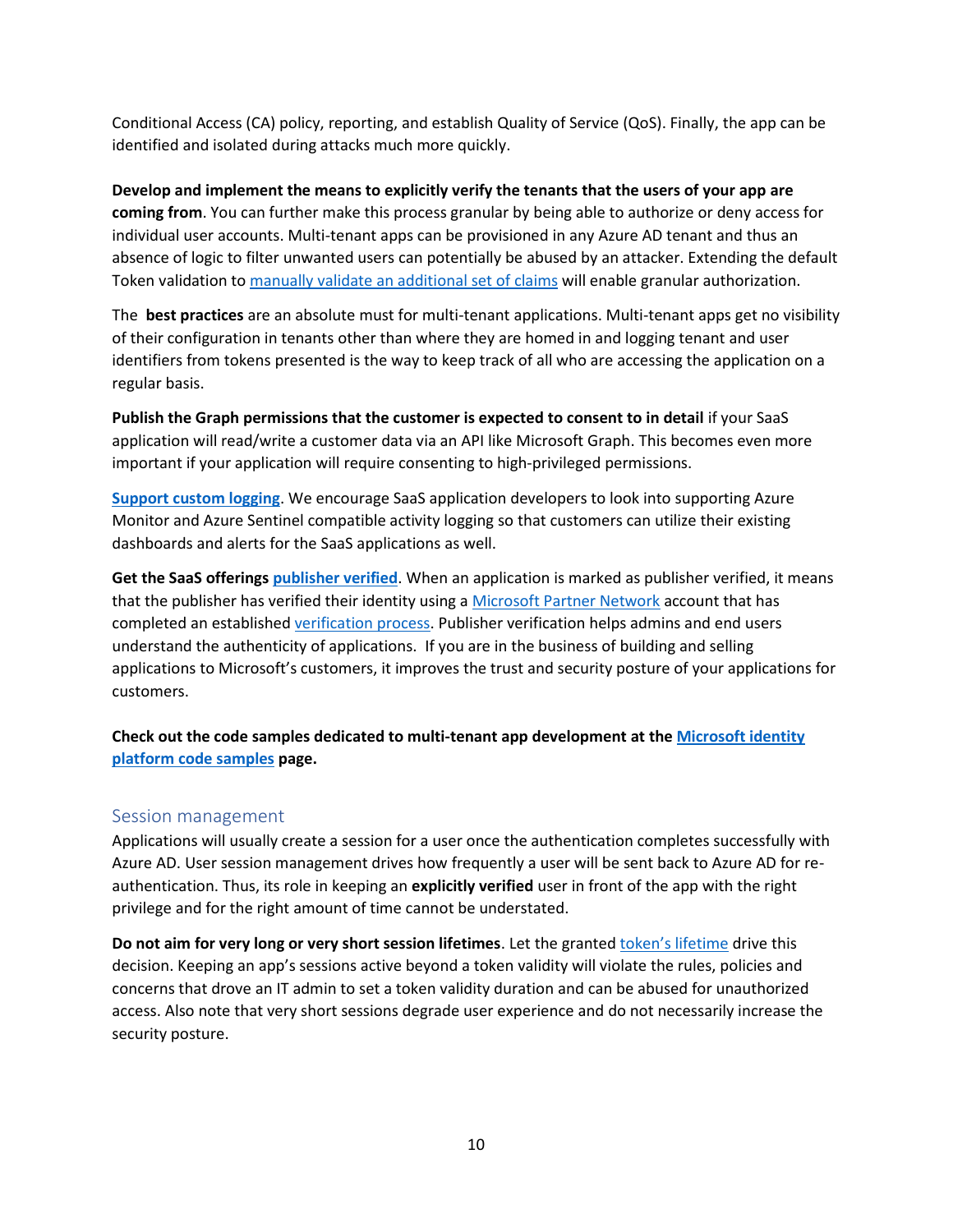Several popular frameworks like ASP.NET allow you to set session and cookie timeouts from Azure AD's ID token's expiry time. Following the identity provider's (for example Azure AD's) token expiry time will ensure that your user's sessions are never longer than what policies on the IdPs dictate.

#### <span id="page-10-0"></span>Data management

Data management is a large topic and thus this guide would only touch the aspects of data management that is relevant to stay true to Zero Trust principles and identity best practices. Data management processes should ensure data storage and access is carried out in a secure, and controlled fashion and quick restoration and retrieval of data is possible during a breach.

**Encrypt sensitive, personally identifiable data**. Control access to data in production with just in time (JIT) access and practice data classification and labeling.

**Practice credential hygiene for private keys used for access and encryption**. Execute practice runs on how credential and keys rotation in case of a breach can keep the application running and keep the data safe, swiftly recoverable and available.

**Backup and restore the app and its data regularly**. Establish and test backup and restore strategy. Ensure data can be reverted to an earlier stage successfully.

**Data kept behind APIs should be segregated to enable least privileged access**. For example, segregate data access for users and applications like [Microsoft Graph does.](https://docs.microsoft.com/en-us/graph/permissions-reference) This helps to keep the data loss limited to the compromised user.

**Isolate development resources from production**. Non-production Azure resources and applications that may affect other resources. For example, a new beta version of an application may need to be isolated from the production instance of the application and production user objects. Follow the guidelines provided in [Securing Azure environments with Azure Active Directory a](https://azure.microsoft.com/en-us/resources/securing-azure-environments-with-azure-active-directory/)s how to separate development resources in a non-production tenant.

# <span id="page-10-1"></span>References and additional resources

## <span id="page-10-2"></span>Application type definitions

The Microsoft identity platform supports the following application types.

**Web applications** – These are usually websites that users sign in to and interact with using a browser. They run exclusively inside the browser's boundary and do not have access to the operating system's resources

**Web APIs** – APIs that expose operations and data and do not directly interact with users. They are almost exclusively called by other applications.

**Desktop applications** – Applications that are used on a desktop such as a Windows laptop. Examples are those built with frameworks like WPF and WinForms. They also sign-in and interact with users and also have access to the local resources like disk and other system components.